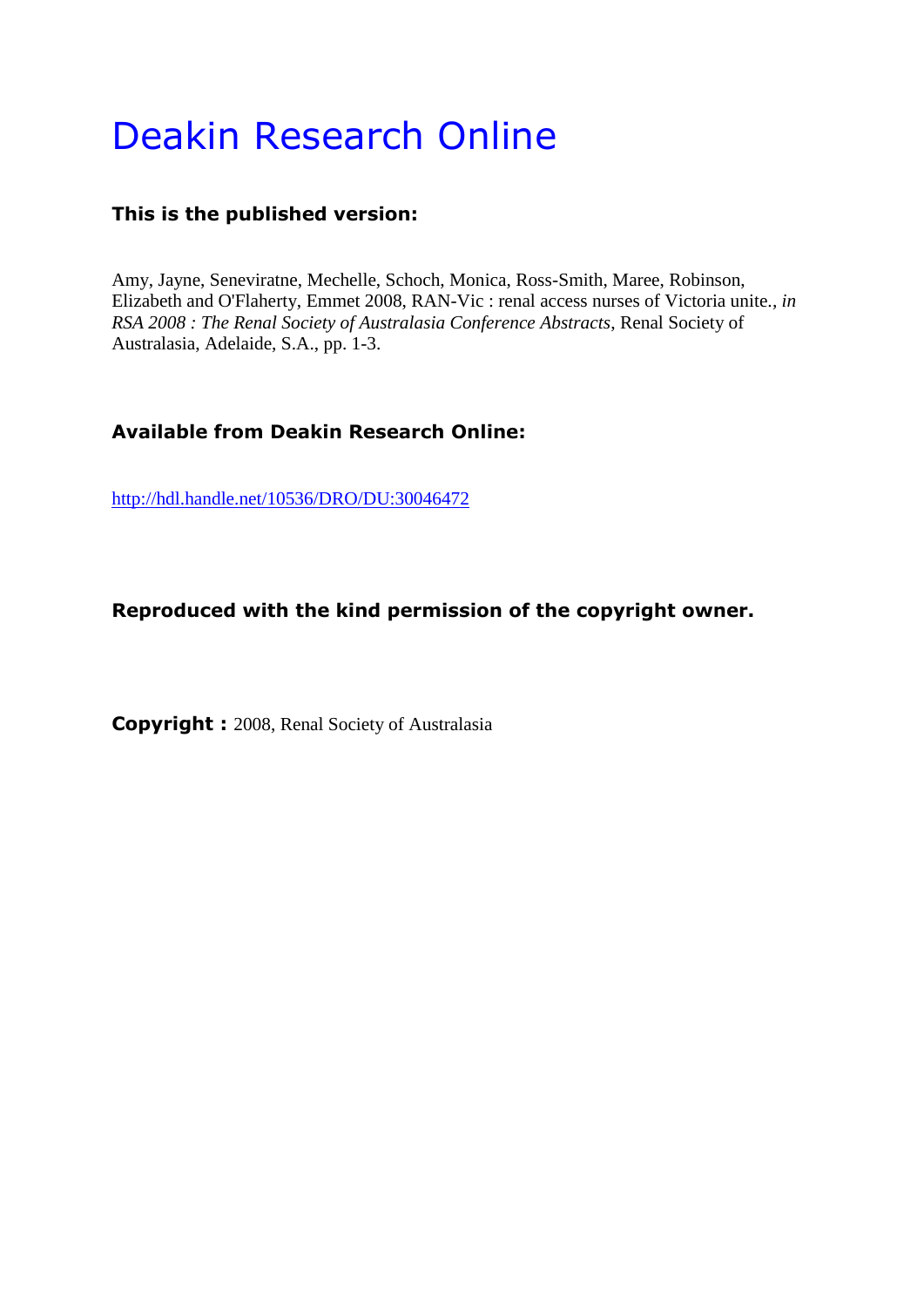





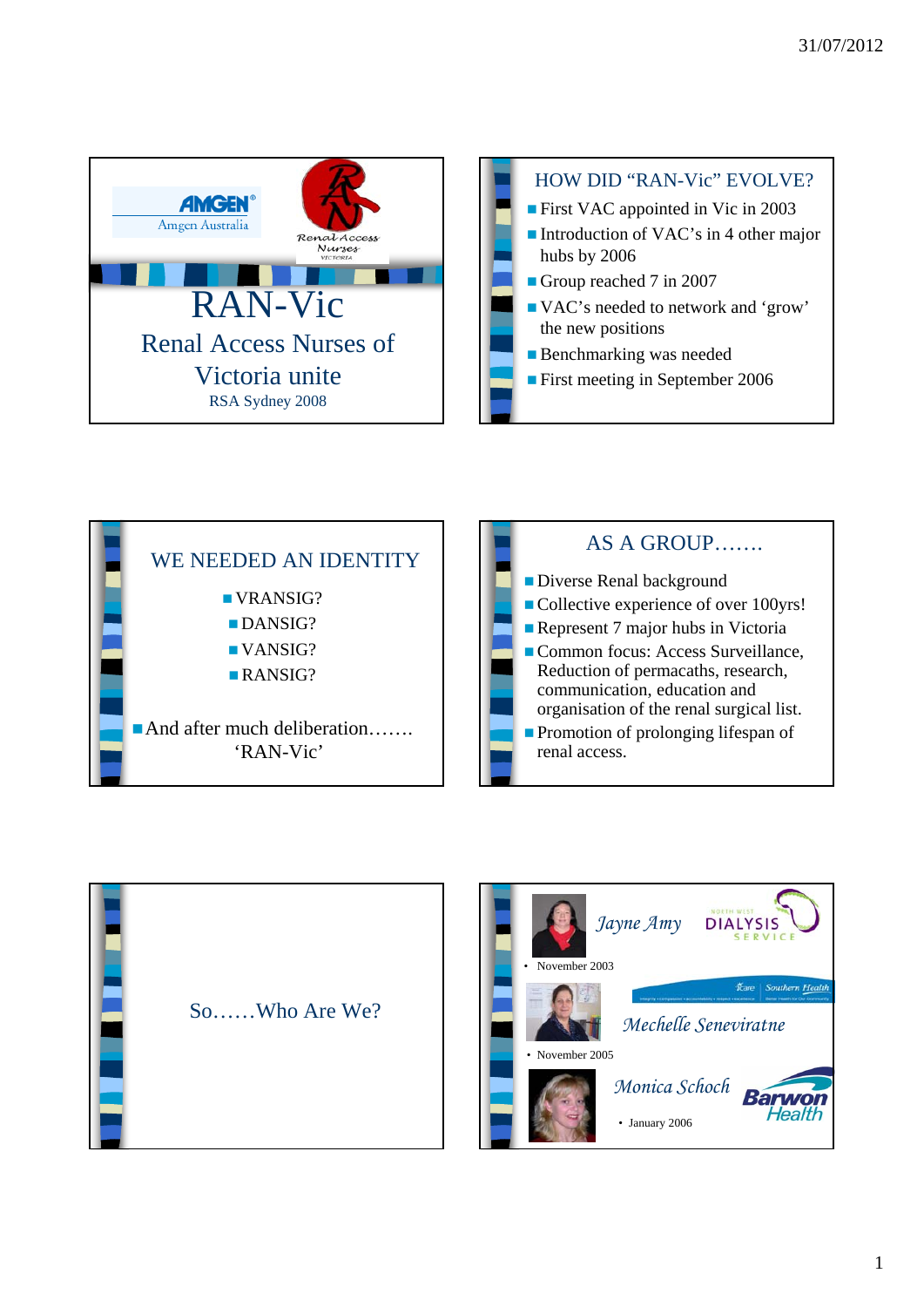







## WHY DO WE DO IT?

#### **IMPROVE PATIENT OUTCOMES**

- **Decrease and discourage use of permacaths**
- Improve techniques in cannulation  $&$  CVC use to prolong lifespan of Access'
- Share ideas to improve workload and conditions
- **Benchmark to improve service**
- Network together  $\&$  be involved in the renal community (RSA & Amgen etc)